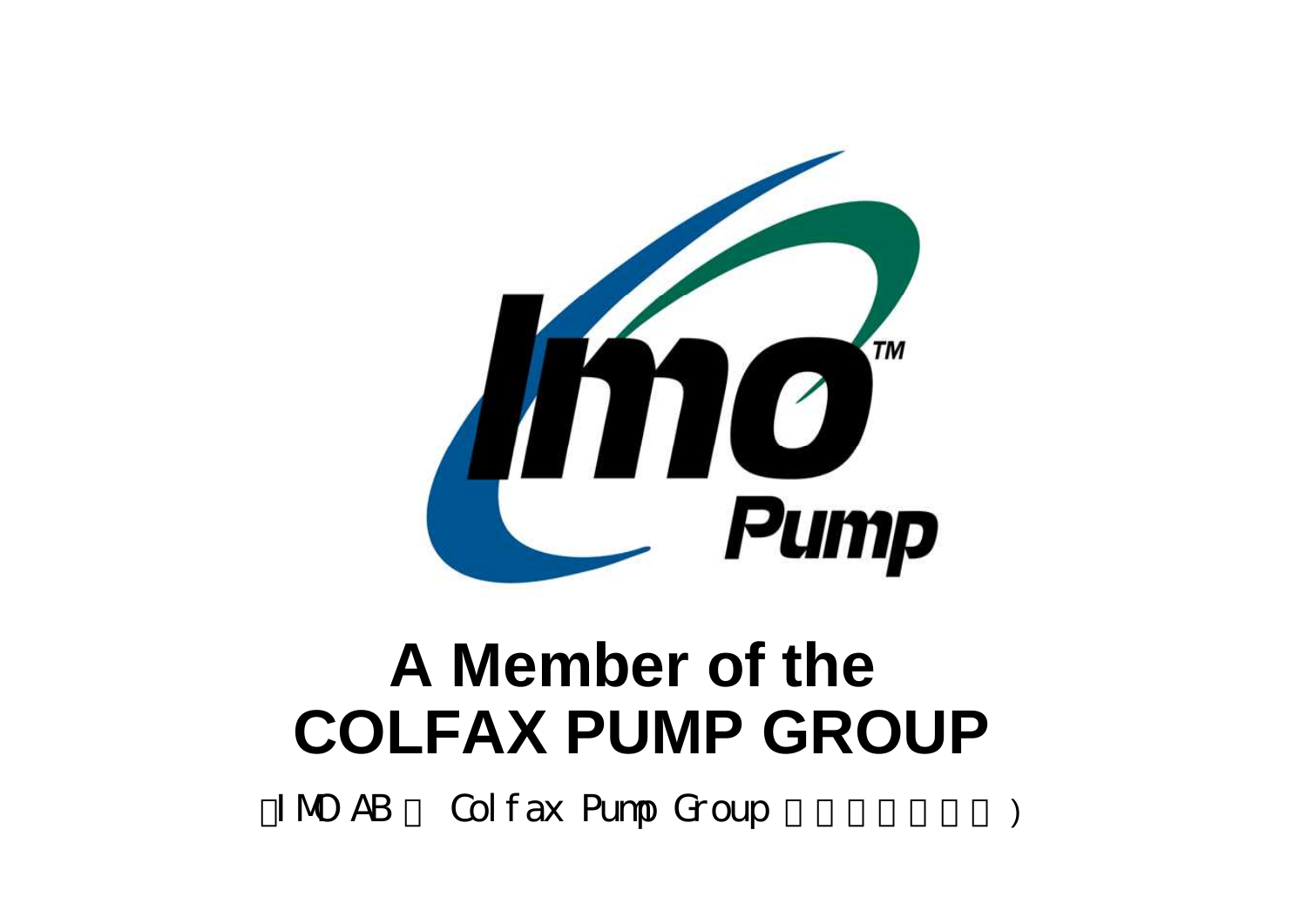



•



A Member of the **COLFAX PUMP GROUP** 

• To provide reliable solutions with low life-cycle cost for pumping oil in marine & power applications.

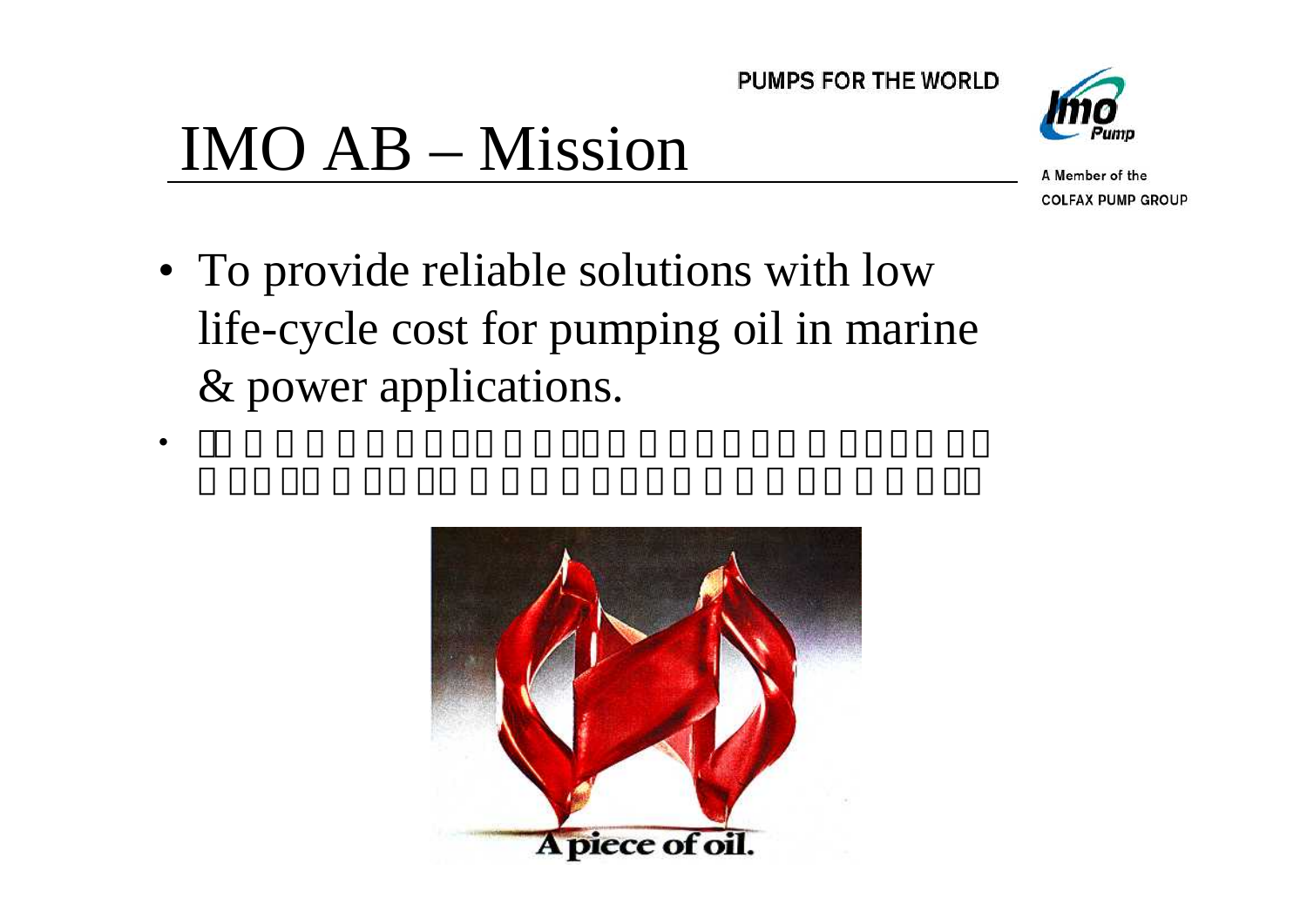# IMO AB - Profile



A Member of the **COLFAX PUMP GROUP** 

- A dominating brand in the global marine & power market
- Focusing on pumping oil; fuel, lube, and hydraulic
- •

•

- Primary product is the 3-screw pump
- •

•

• Quick and reliable support from initial design throughout the life-time of the installation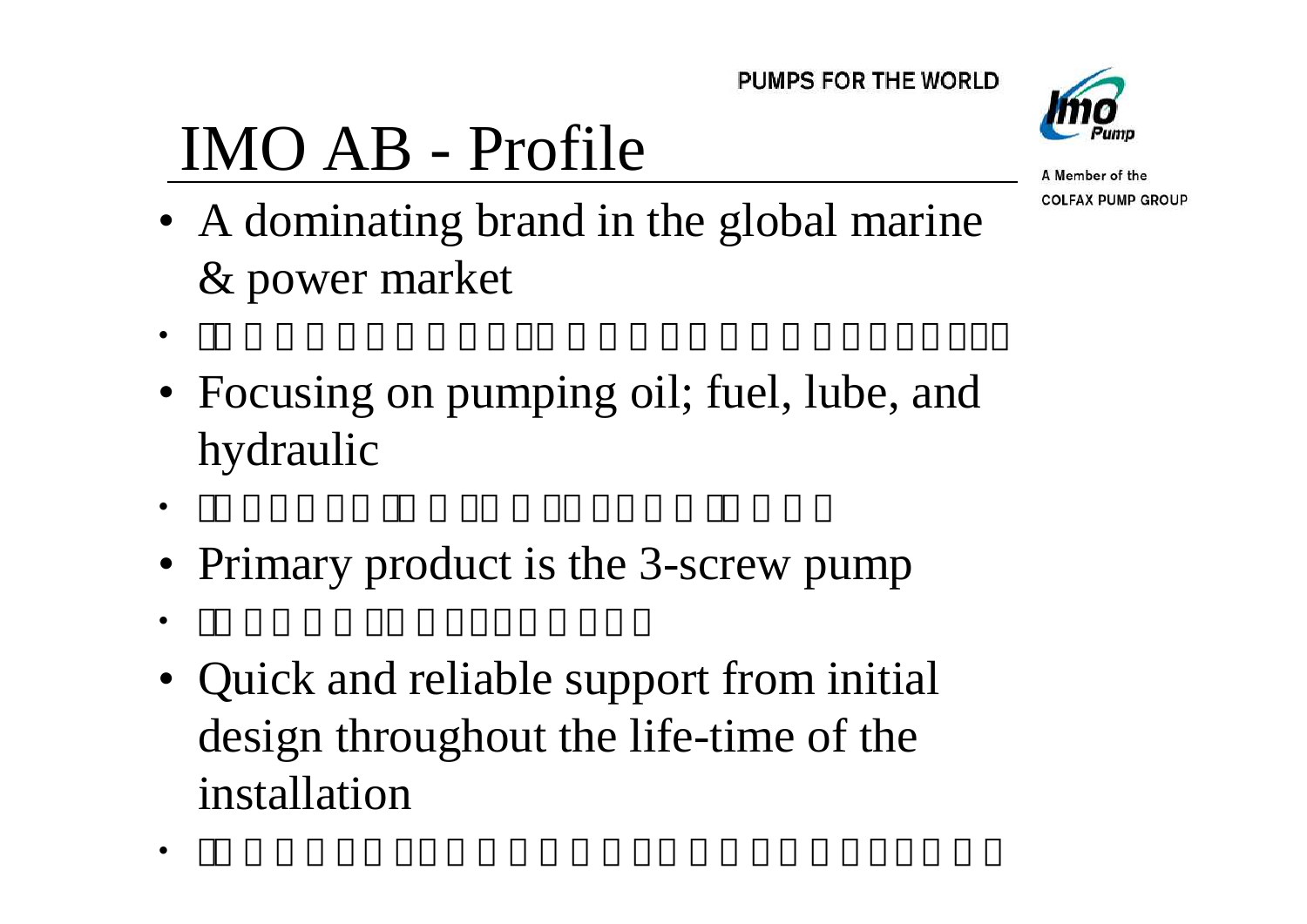

## IMO AB - Vision

•

•



- To maintain our position as a major supplier of oil-pumps for marine & power applications world-wide.
- To maintain the biggest installed base of pumps in marine & power applications world-wide.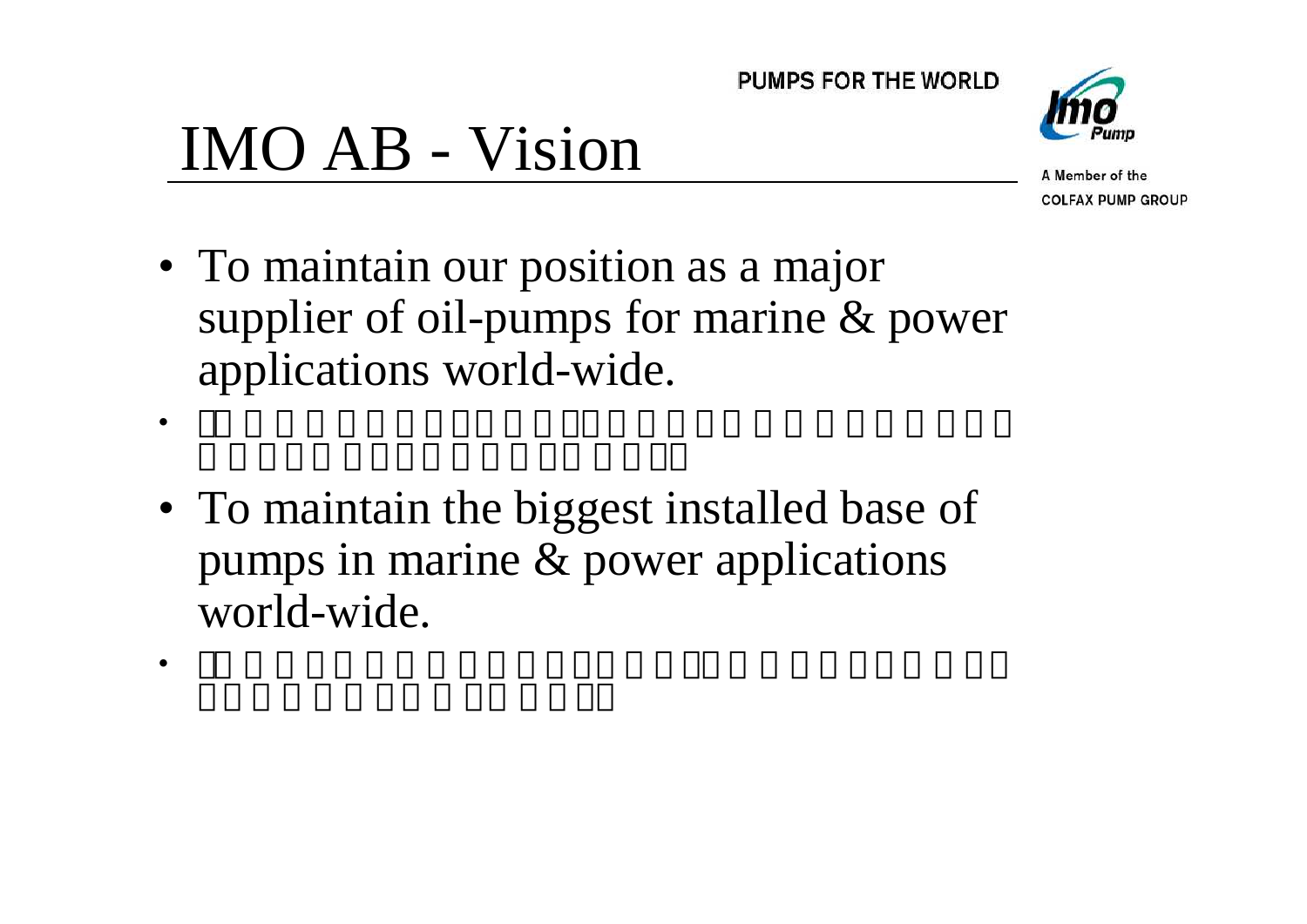

### IMO AB - Premises



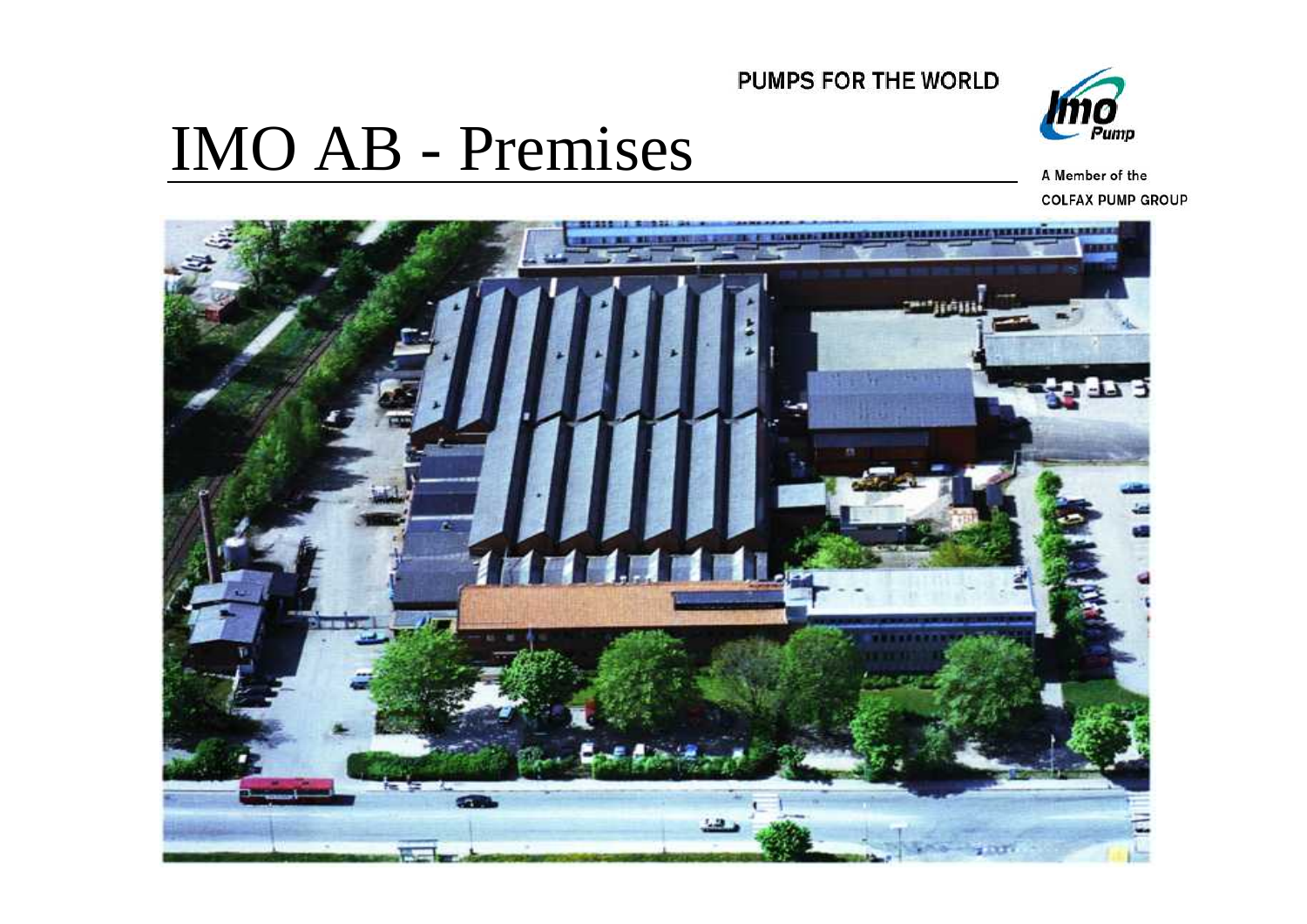# IMO AB - History



- $\sqrt{}$  > 75 years in business, innovator of the 3-screw pump
- 2004 Opti Line
- 1997 Imo Industries II Aquisition Corporation
- 1989 Imo Industries inc.
- 1986 Transamerica Delaval IMO AB
- 1968 Alfa Laval Zander & Ingeström/IMO AB
- 1957 IMO AB Zander & Ingeström/IMO AB
- 1932-39
- 1931 IMO AB Aktiebolaget Imo-Industri
- 1928 Bengt Ingeström
- 1923 Carl Montelius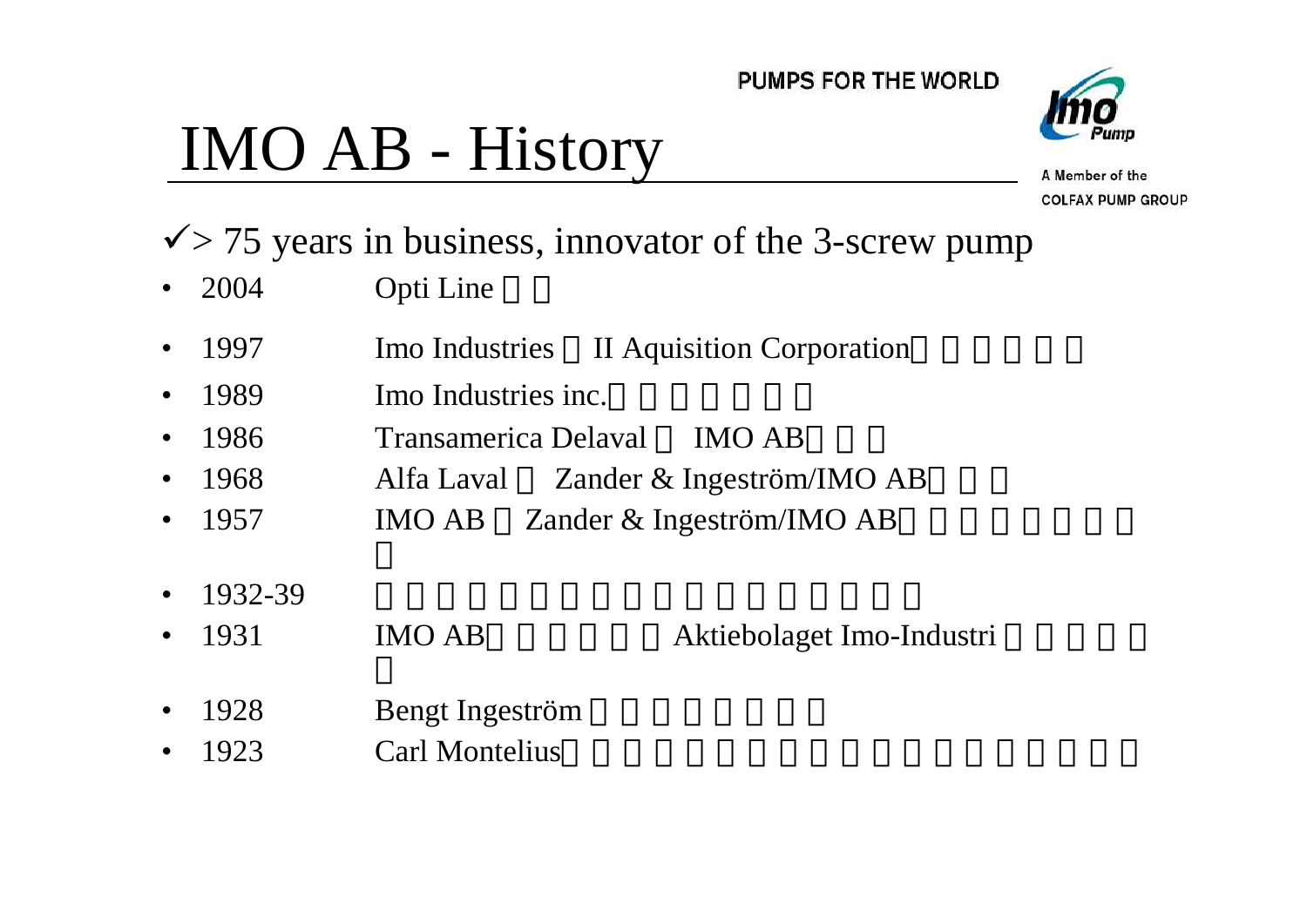

### Colfax - Organisation



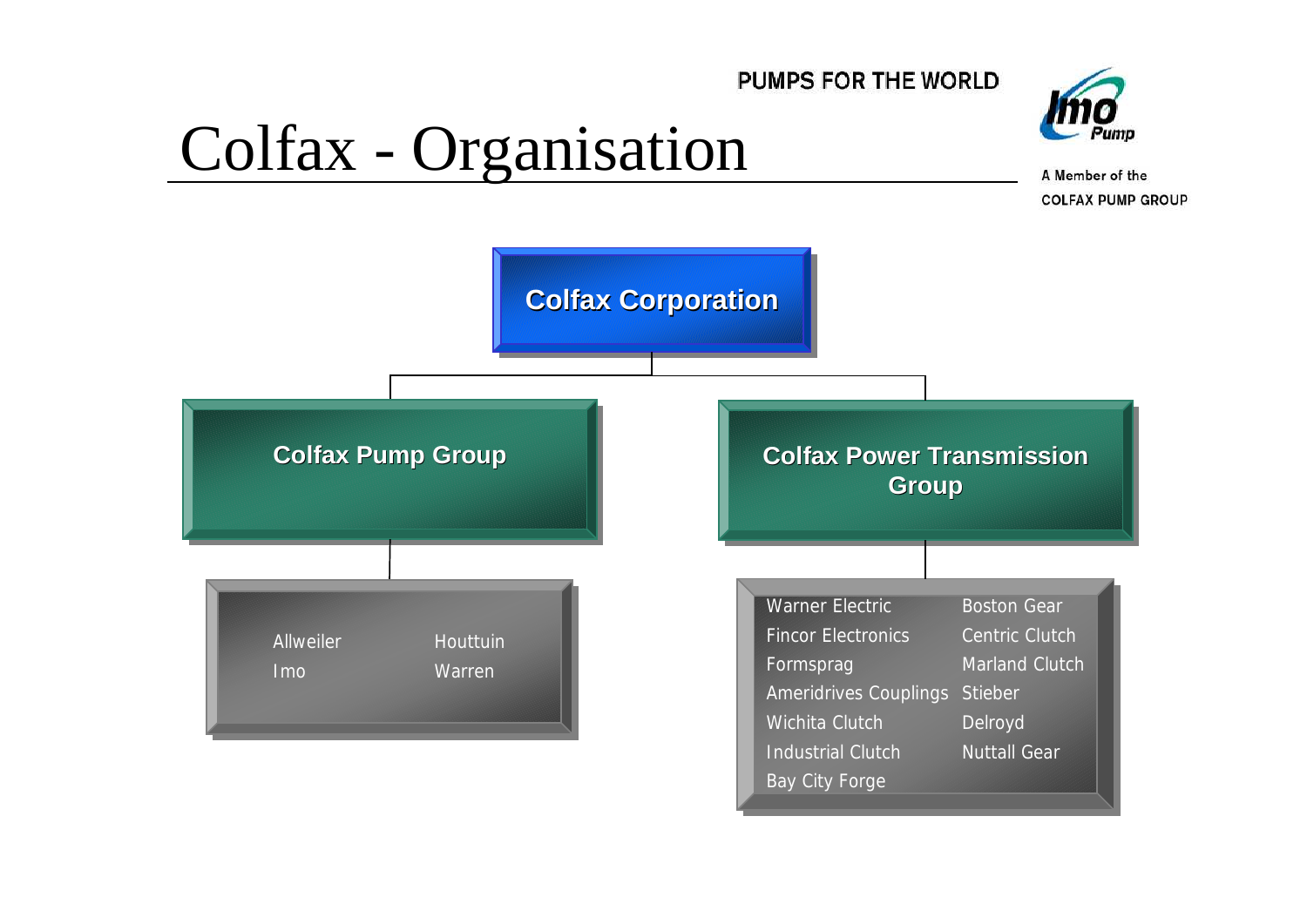### PUMPS FOR THE WORLD CPG - Organisation



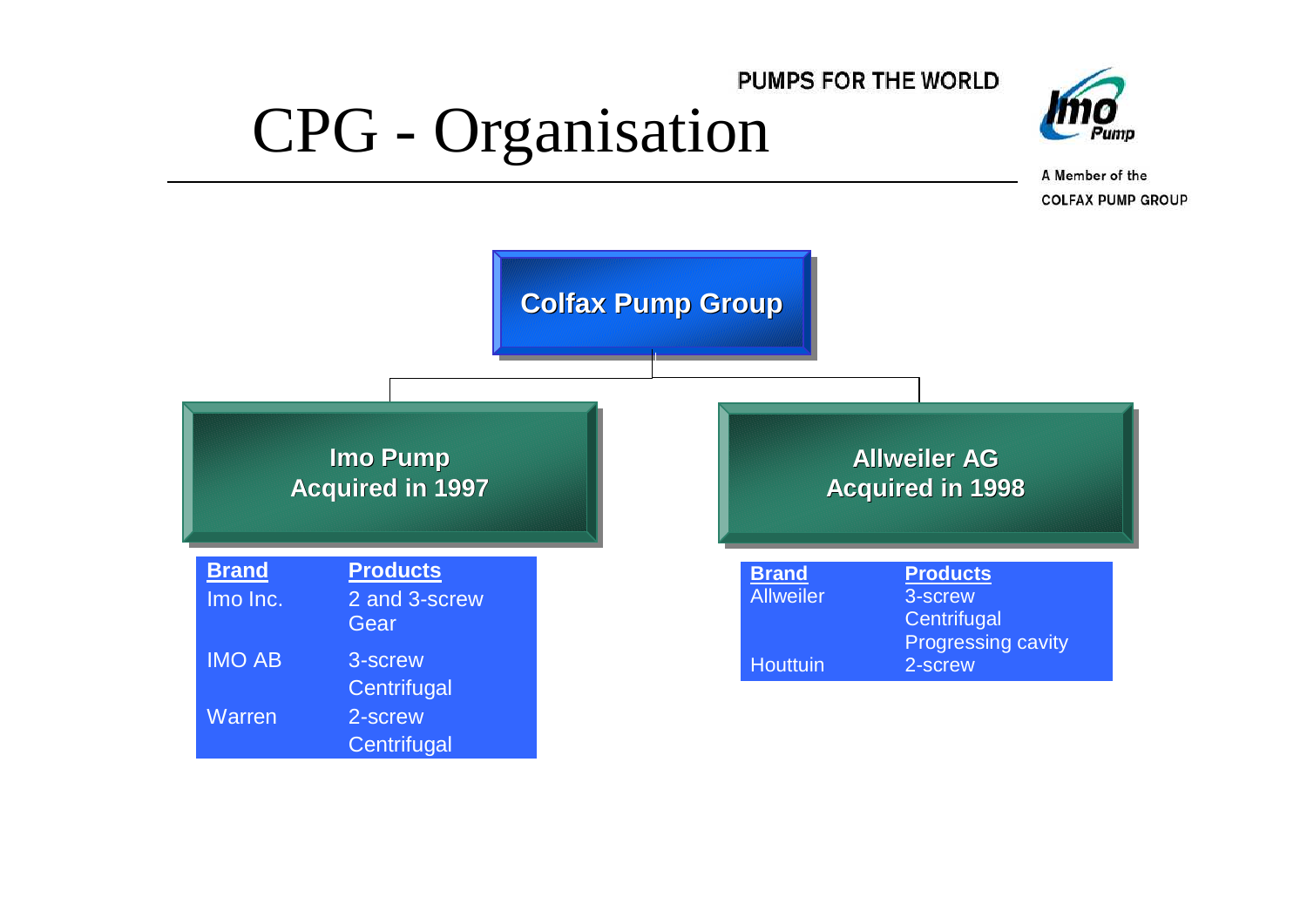



# IMO AB – Applications

- Fuel, Diesel & Lube Oil
	- Transfer
	- Feed
	- Circulation
- Separator Feed
- Sludge / Bilge (3rd party products)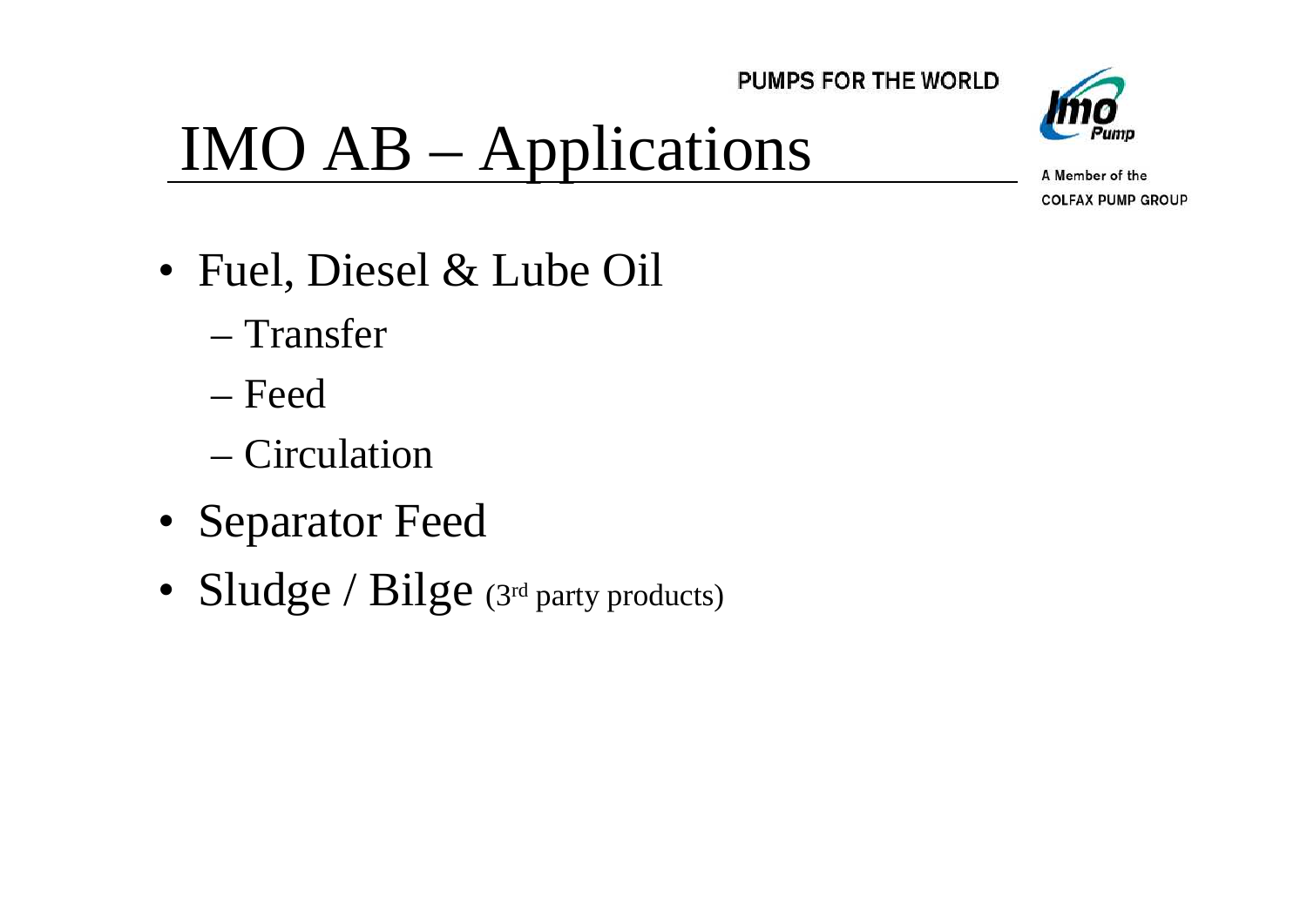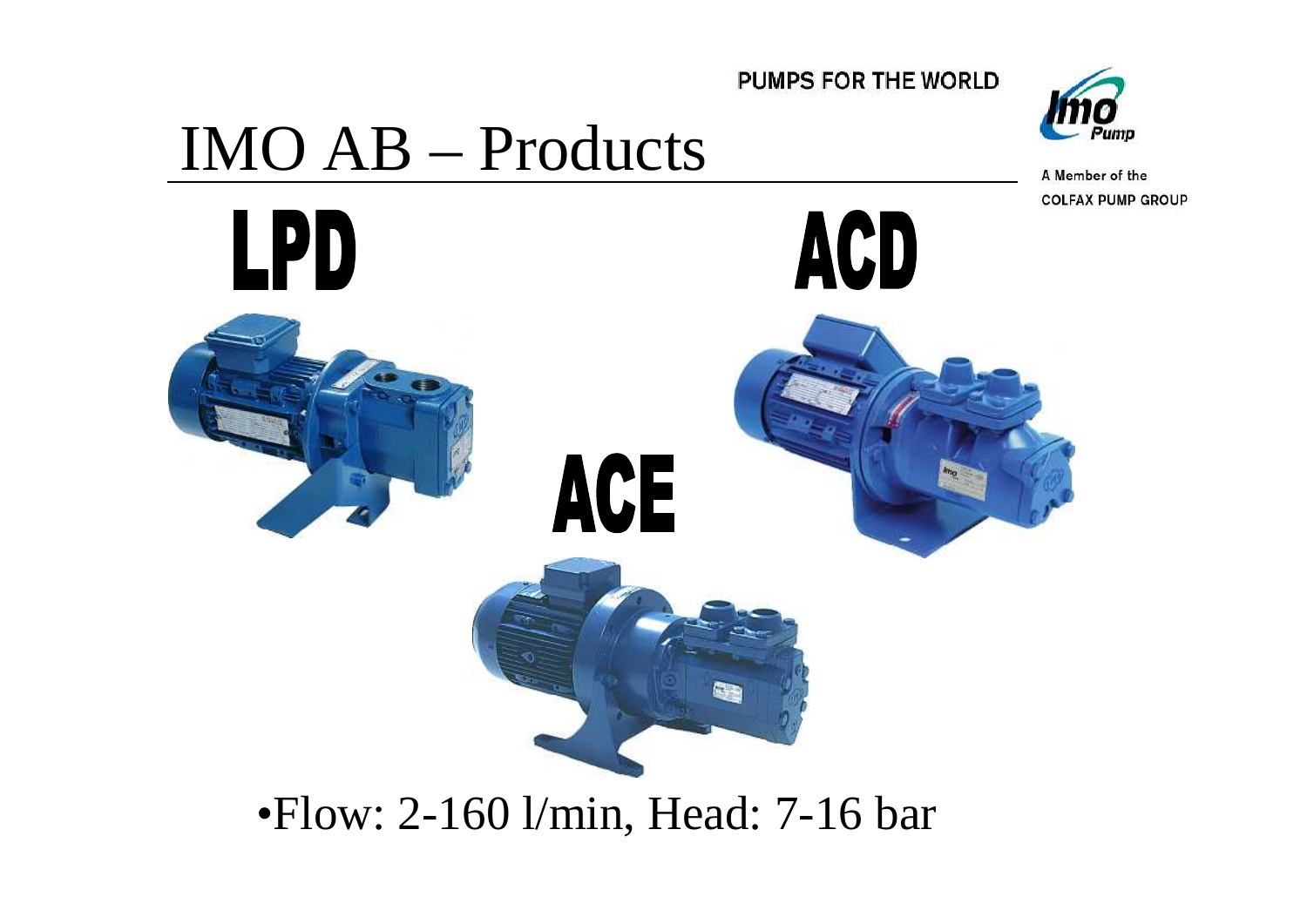





•Flow: 65-7500 l/min, Head: 16 bar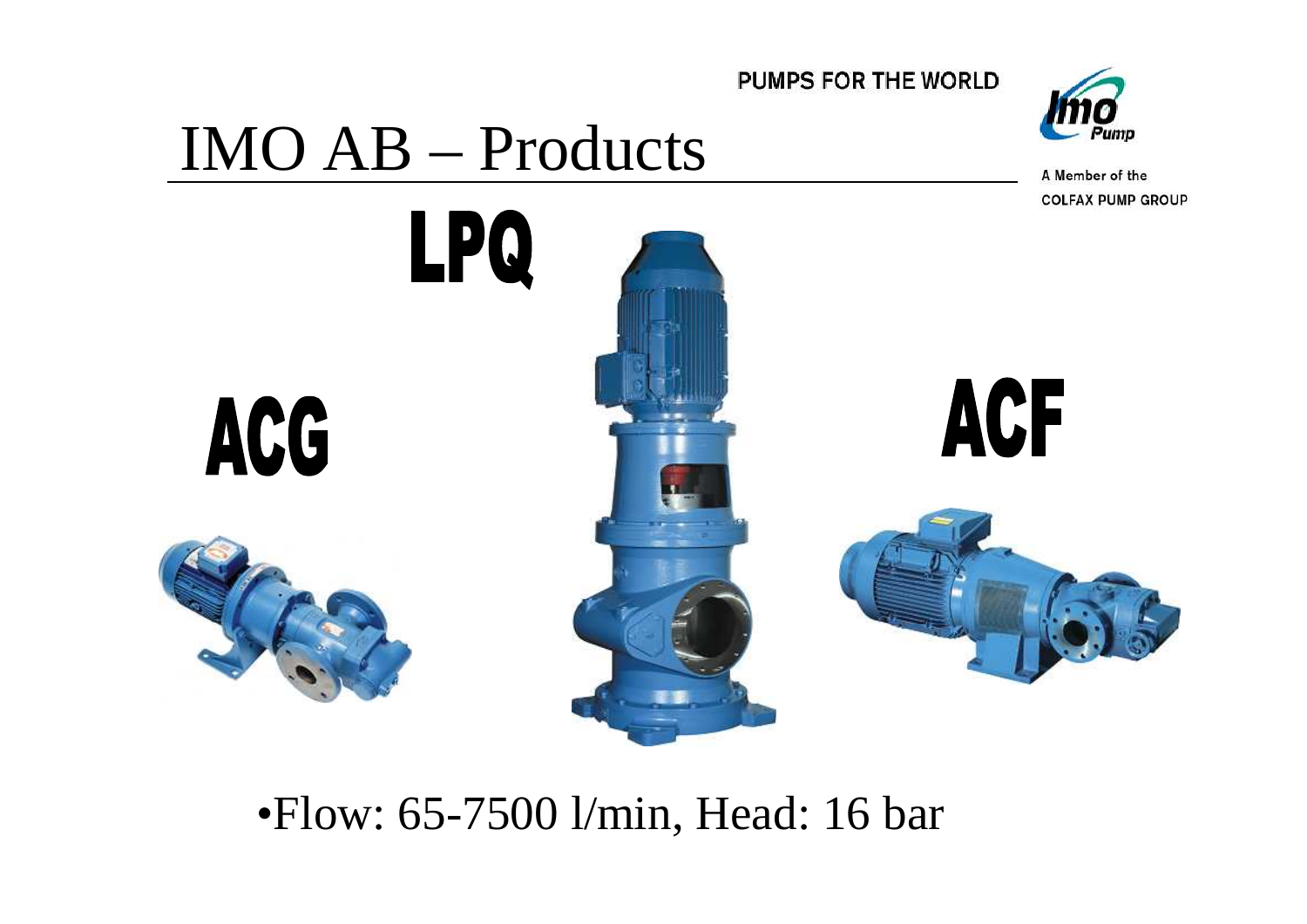

A Member of the **COLFAX PUMP GROUP** 

# IMO AB – Products



#### •Flow: 10-900 l/min, Head: 100-250 bar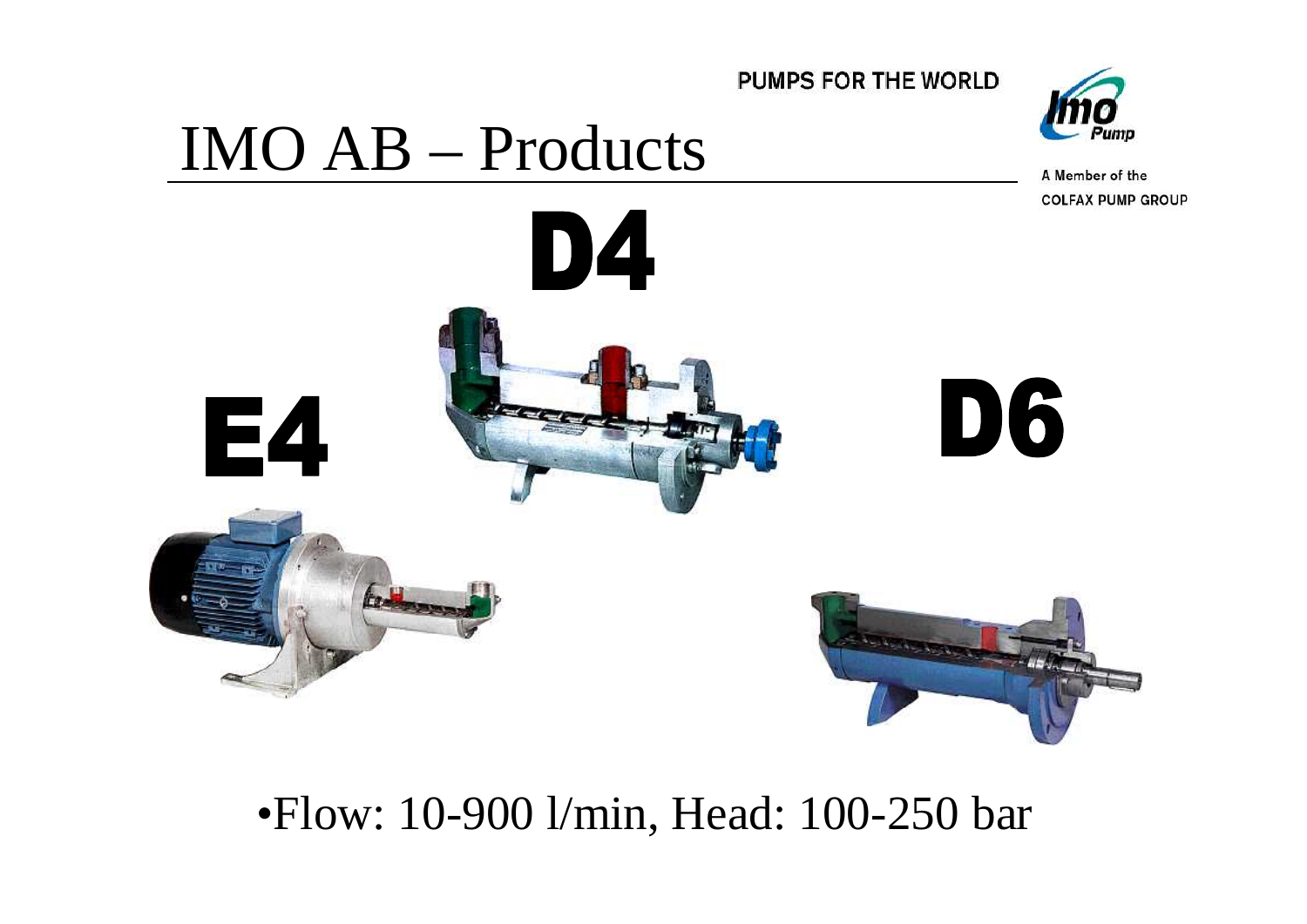

A Member of the **COLFAX PUMP GROUP** 

# IMO AB – Products



•Flow: 15-160 l/min, Head: 16 bar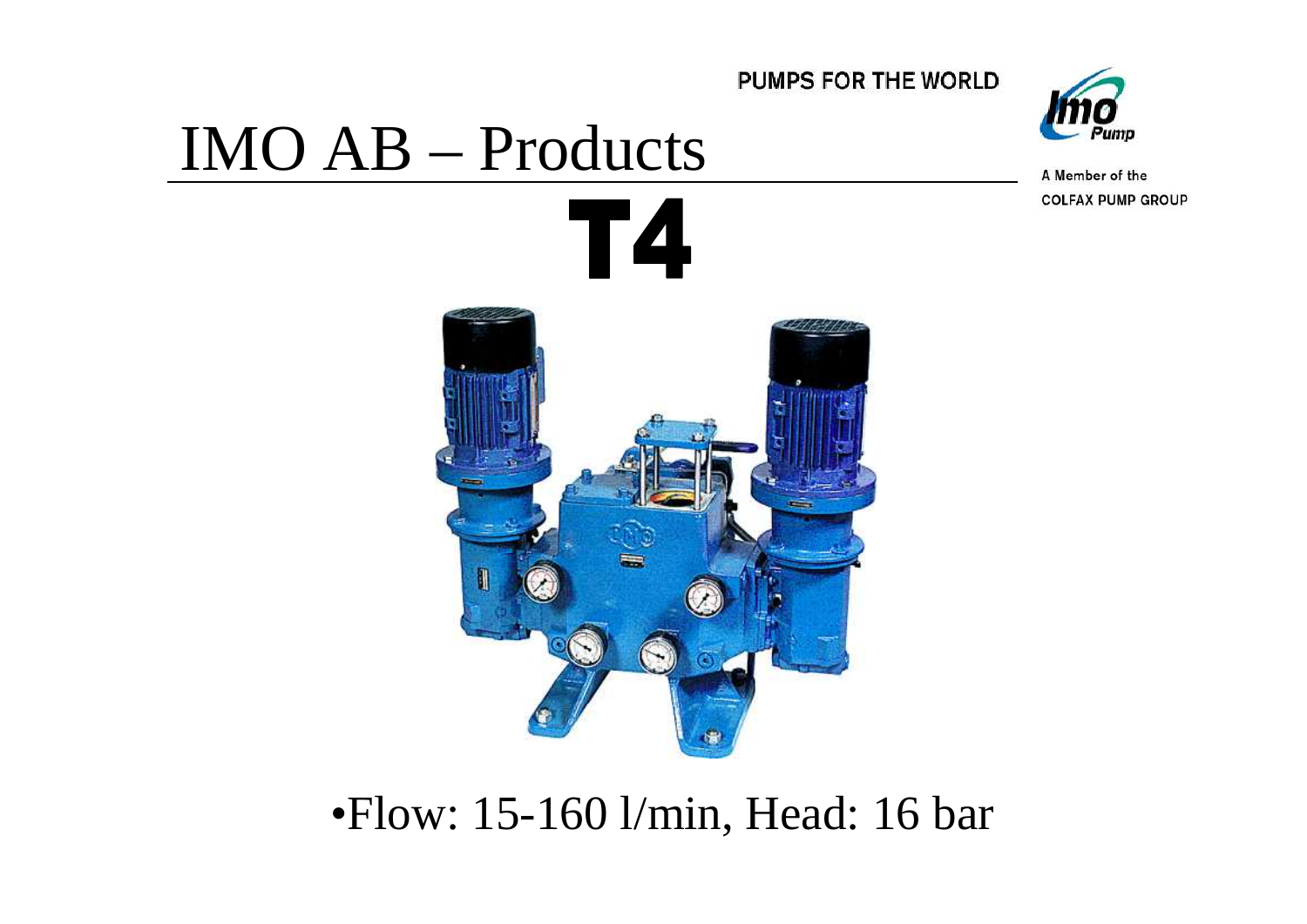

## IMO AB – Products







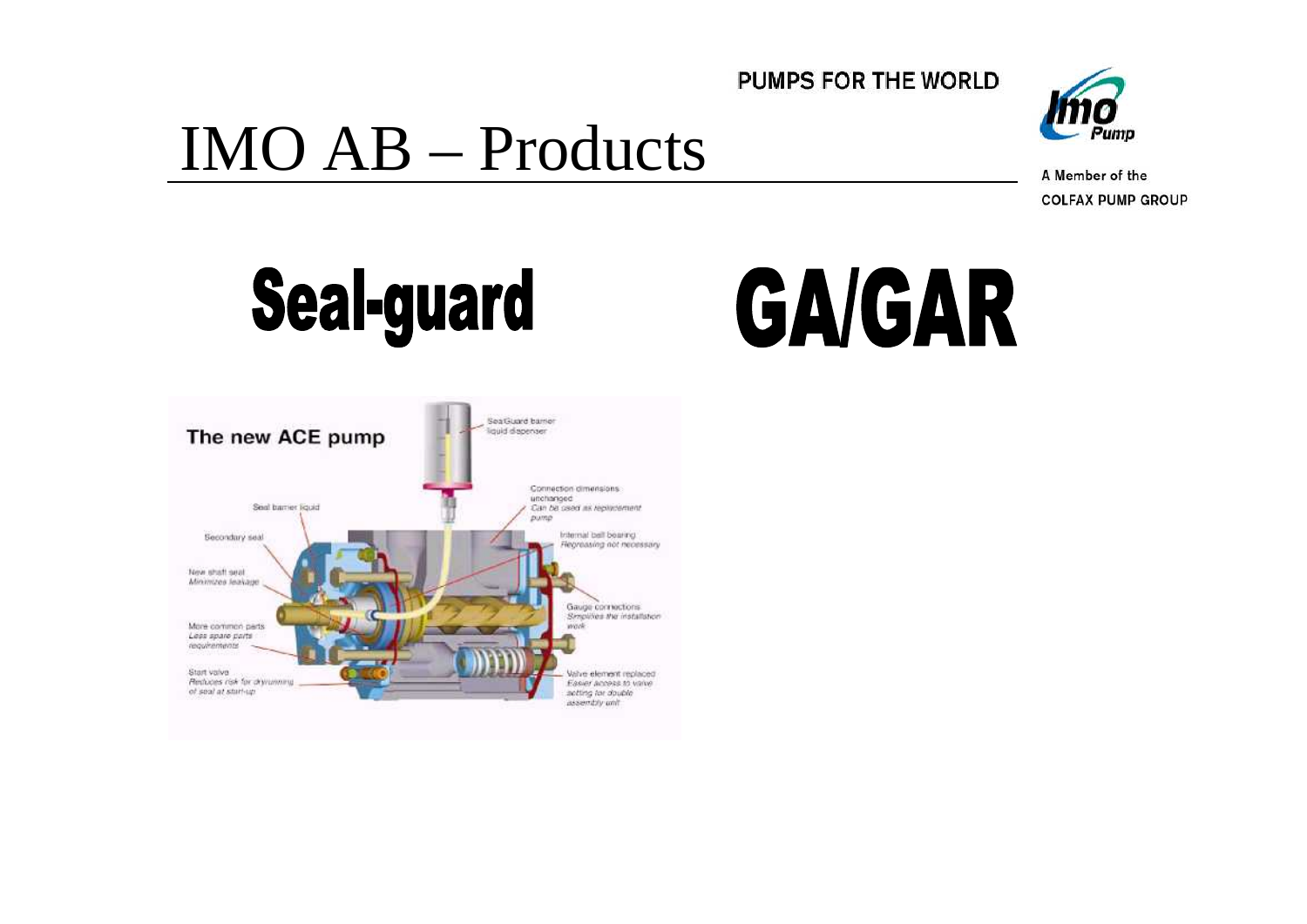

# Pump

A Member of the **COLFAX PUMP GROUP** 



IMO AB – Products

#### •Flow: 10-160 l/min, Head: 7-16 bar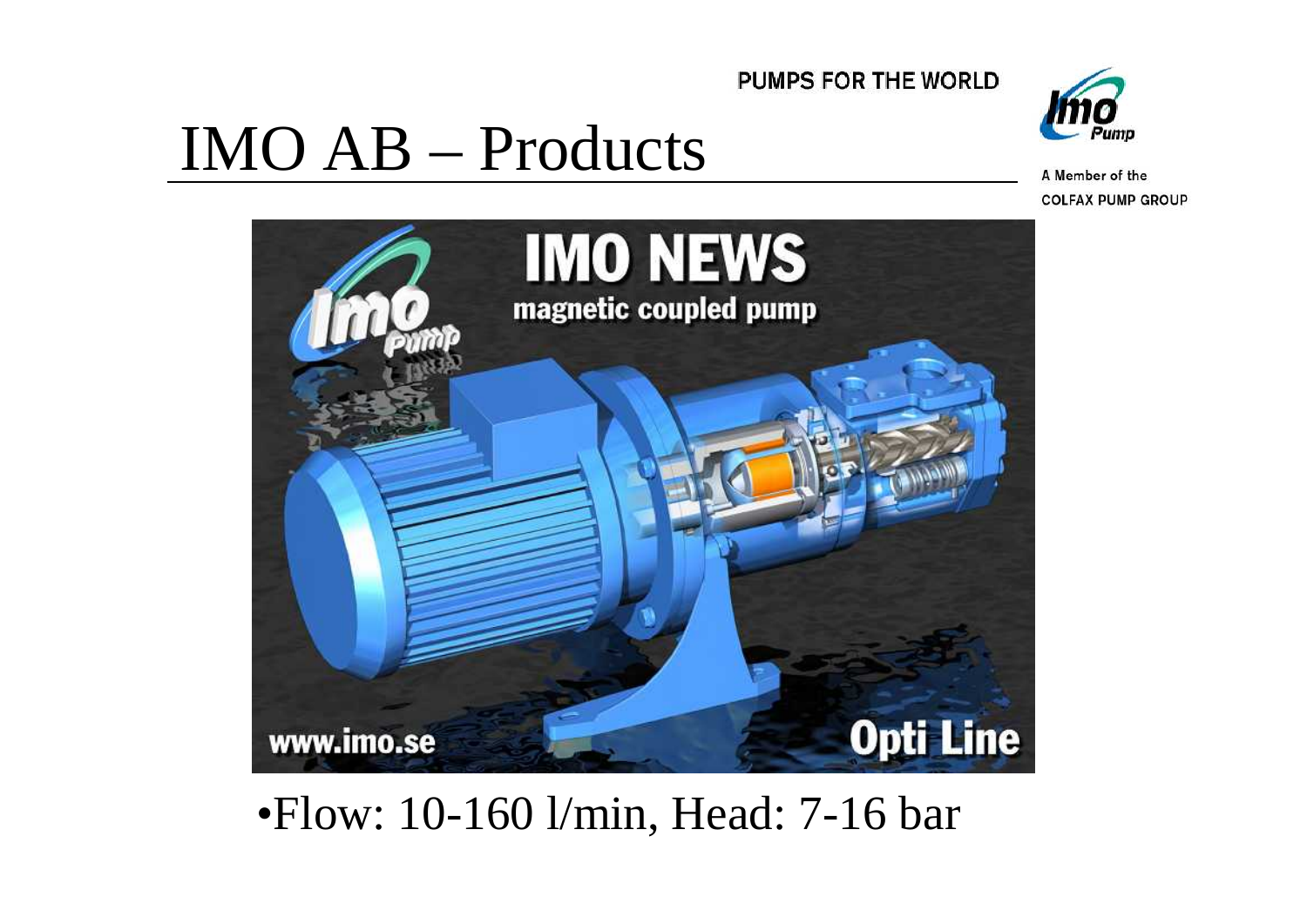

- IMO AB consider high quality to be the most important factor for our success
- **IMO AB** is certified in accordance with ISO 9001: 2000 for design and manufacturing of screw pumps and relief valves

IMO AB: High Quality Pumps!

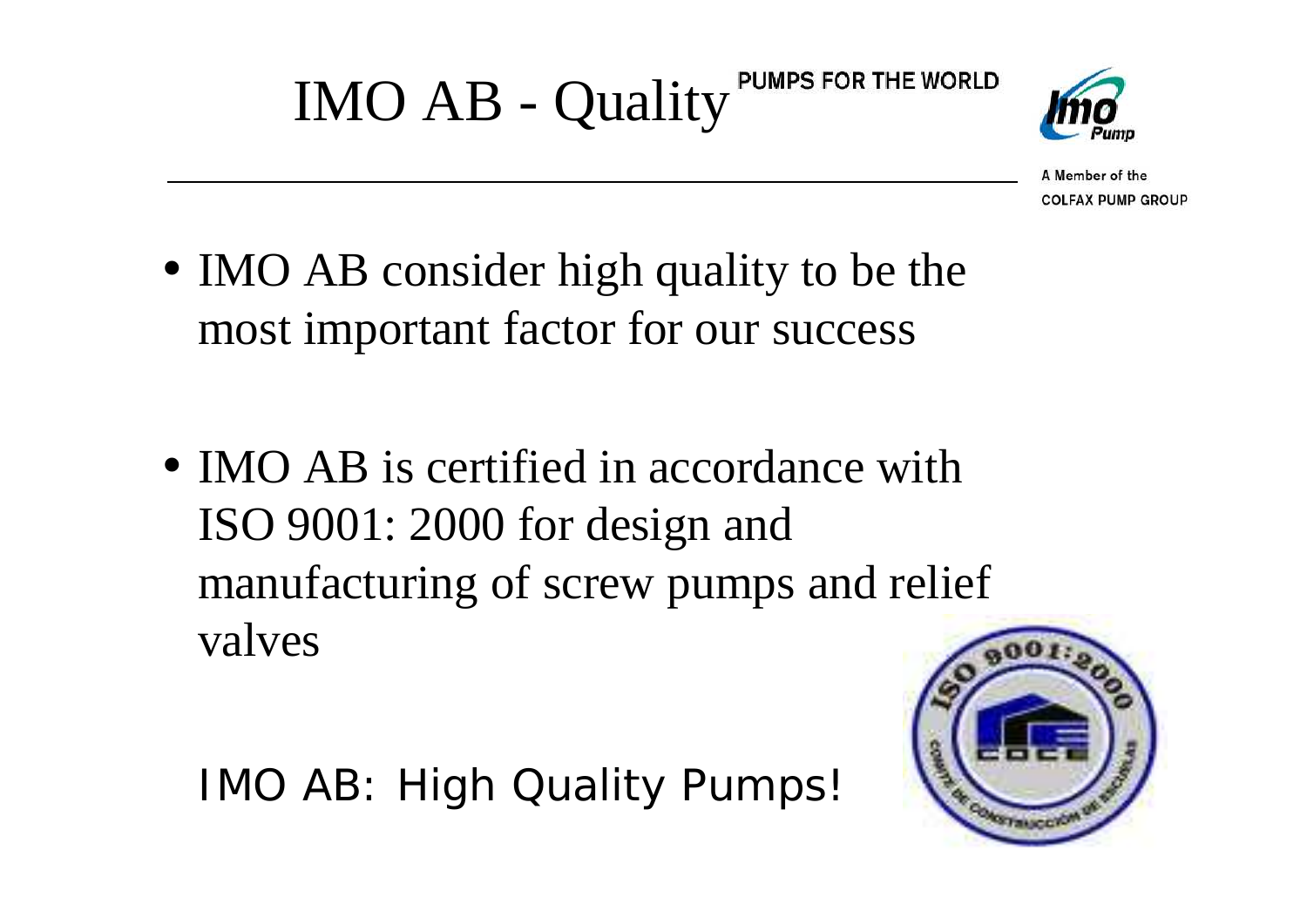

- IMO AB holds "Type Approval Certificate" issued by the following classification societies
	- LRS (Lloyd' s Register) certificate
	- BV (Bureau Veritas) certificate
	- DNV (Det Norske Veritas) certificate
	- ABS (American Bureau Shipping) certificates
	- RMR (Russian Maritime Register) certificates
- All certificates can be found from IMO homepage www.imo.se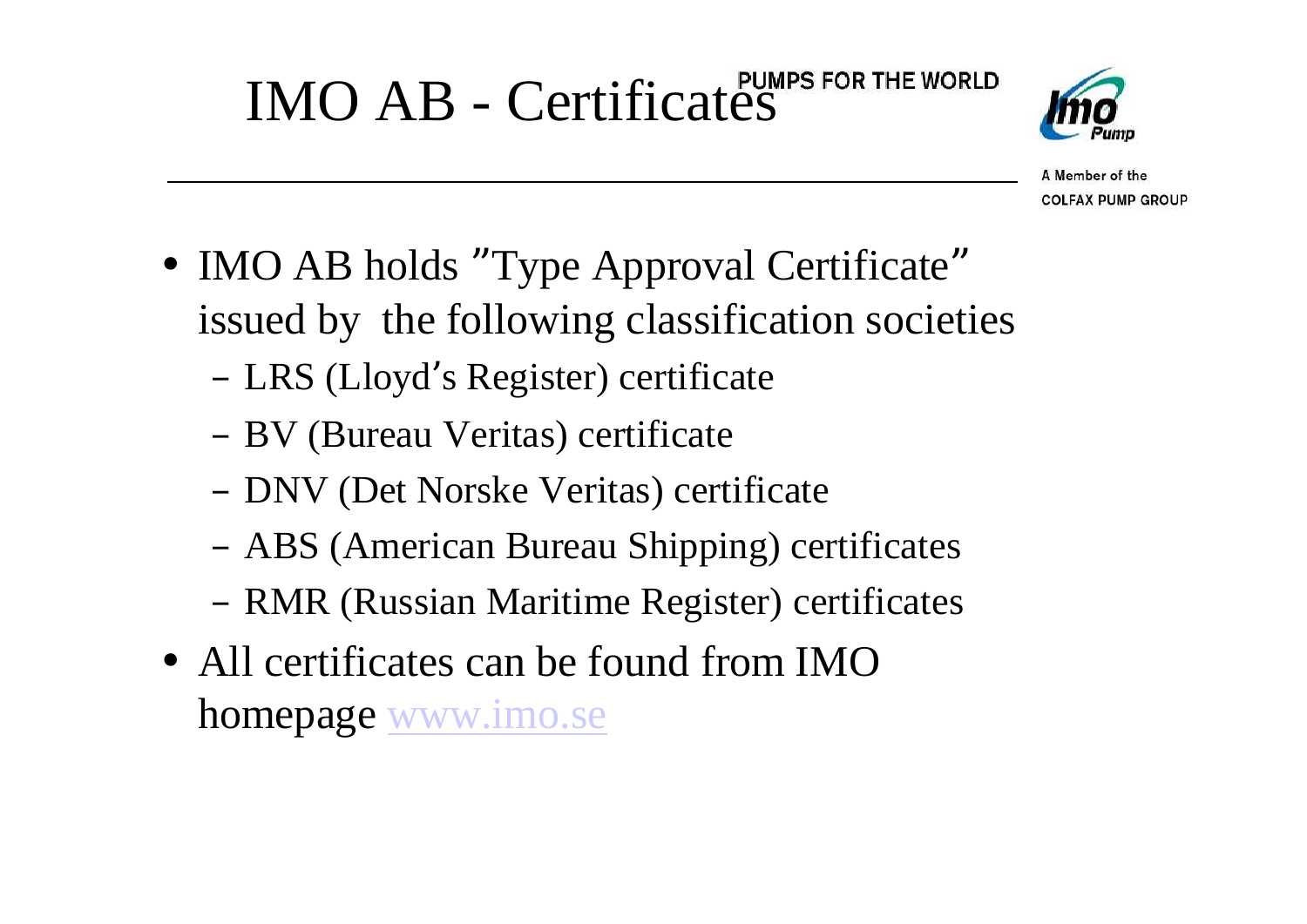# IMO AB – Values

- Long life and durability (
- Low noise (
- Few moving parts (
- Low pressure ripple (
- Low contamination sensitivity  $($
- Excellent suction lift (
- Excellent priming performance  $($
- Low power consumption (
- Calm laminar pumping (no mixing )
- ( )
- High capacity and high pressure  $($
- Compact design. ( ) On time delivery
- Flange motor connection.
- Double assembly for pumps up to  $9.5m^3/h$
- Easy foundation work
	- Wide viscosity and temperature range
	- $($
	- Versatile mounting  $($  /  $)$
	- Comprehensive documentation.  $($

)

On time delivery

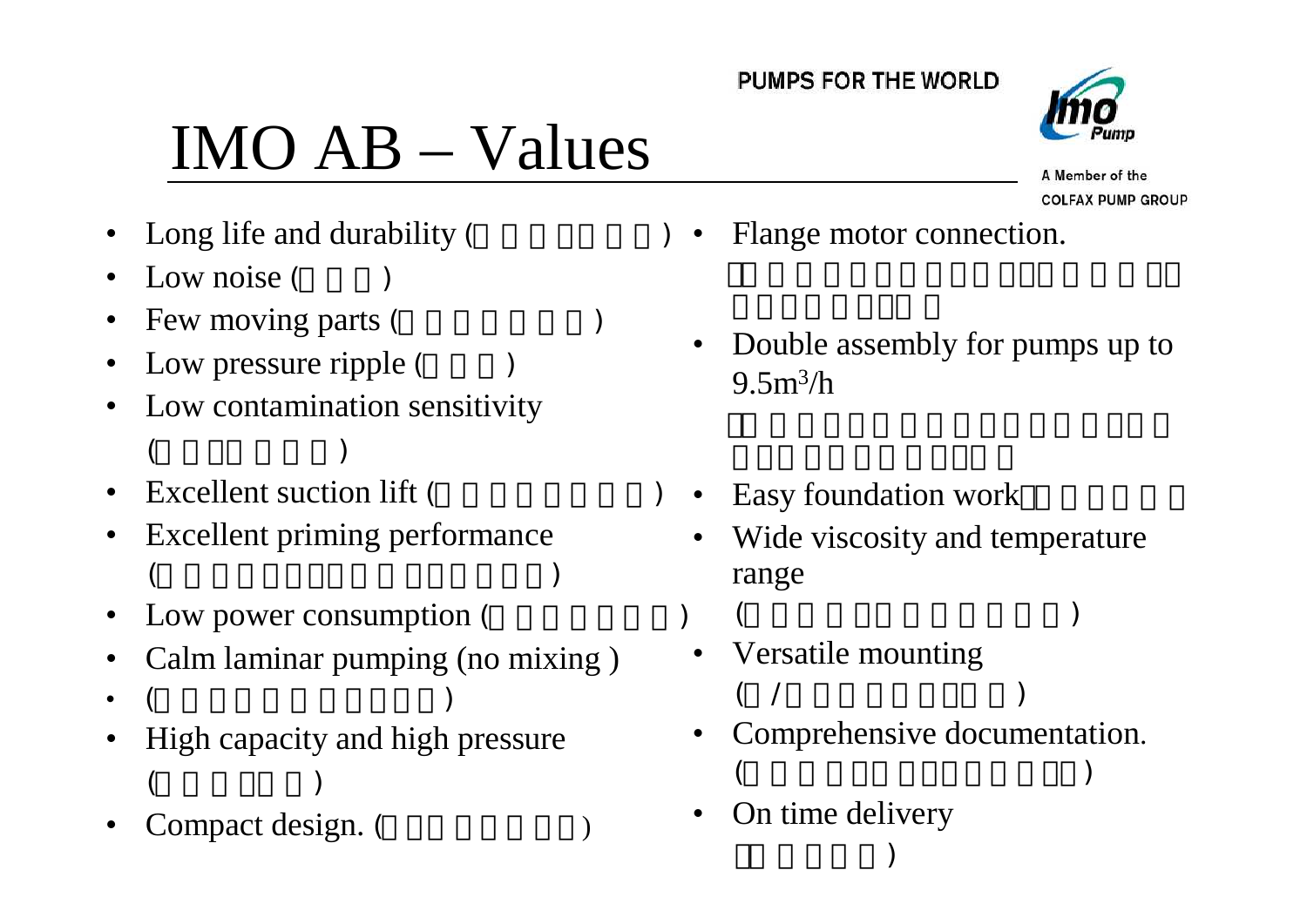### IMO AB – www.imo.se



**图 - 日 ×** 

A Member of the **COLFAX PUMP GROUP** 

↓ · → · ● 6 △ ◎ 1 ◎ 3 B · ● X · 目 #



IMO AB: Västberga Allé 50, P.O. Box 42090, SE-126 14 Stockholm, Sweden<br>Telephone +46 8 50 622 800, Telex: 11548 IMO S, Telefax: + 46 8 645 15 09 E-mail:General: info@imo.se, Sales & Order:sales@imo.se, Service & Claims:service@imo.se, Marketing:marketing@imo.se, Purchase:purchase@imo.se